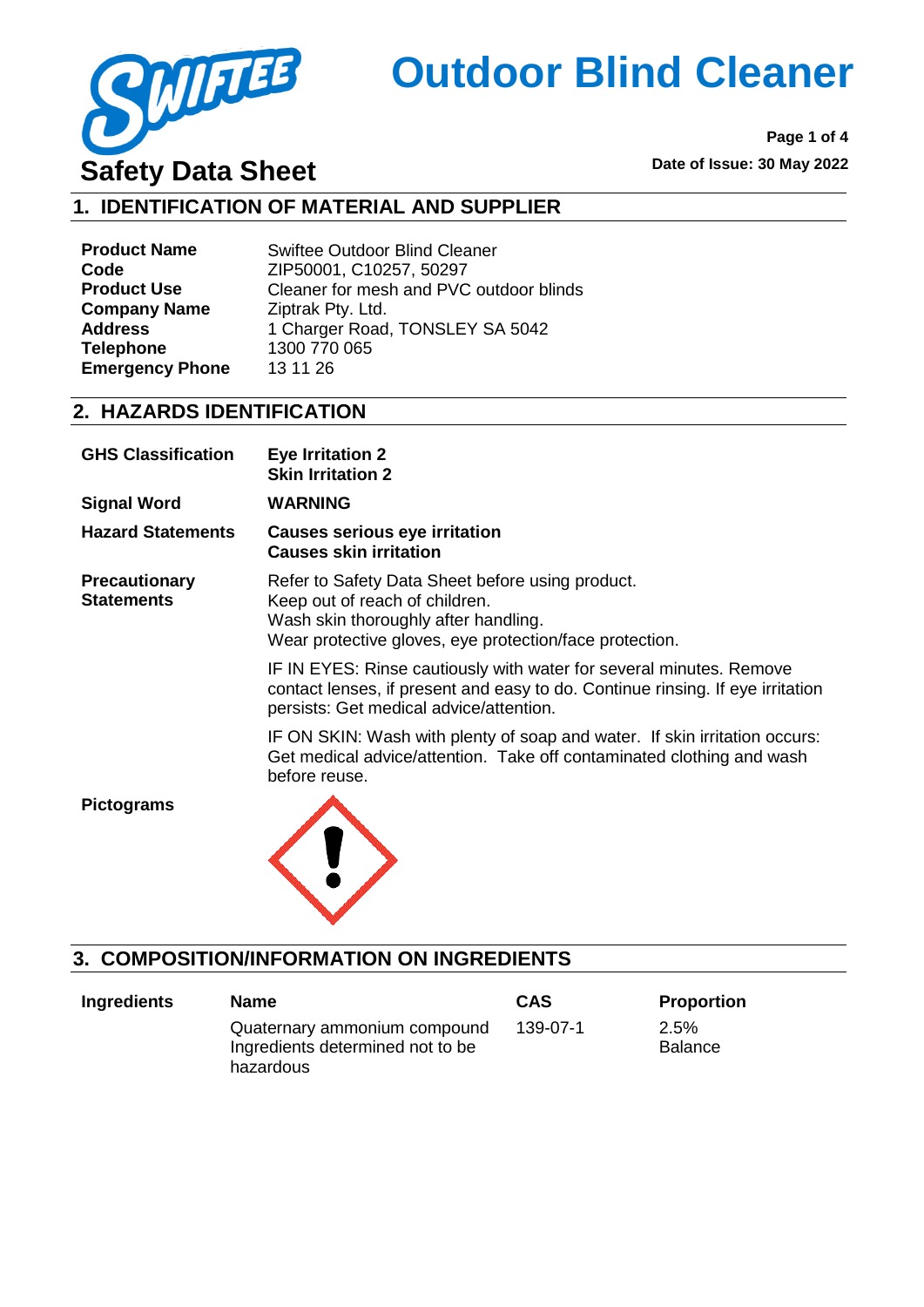

**Page 2 of 4**

### **4. FIRST AID MEASURES**

| Ingestion                   | If swallowed do NOT induce vomiting. Immediately wash out mouth with<br>water. Seek medical attention if irritation persists         |  |
|-----------------------------|--------------------------------------------------------------------------------------------------------------------------------------|--|
| Eye                         | If in eyes, hold eye lids apart and flush the eye continuously with running<br>water. If irritation persists seek medical attention. |  |
| <b>Skin</b>                 | If skin contact occurs rinse off with water.                                                                                         |  |
| <b>Inhaled</b>              | Remove to fresh air. Seek medical attention if irritation persists.                                                                  |  |
| <b>First Aid Facilities</b> | An eye wash and general washing facility should be available adjacent to<br>the work area.                                           |  |
| <b>Advice to Doctor</b>     | Treat symptomatically. For advice contact a Poisons Information Centre.<br>(Phone Australia 13 11 26; New Zealand 0800 764 766)      |  |

### **5. FIRE FIGHTING MEASURES**

| <b>Extinguishing Media</b><br><b>Hazards from</b> | Use appropriate extinguishing media to suit surrounding area<br>Material does not burn |
|---------------------------------------------------|----------------------------------------------------------------------------------------|
| <b>Combustion</b>                                 |                                                                                        |
| <b>Precautions for Fire</b>                       | Wear chemical splash suit                                                              |
| <b>Fighters</b>                                   |                                                                                        |
| <b>Hazchem</b>                                    | Not required                                                                           |

## **6. ACCIDENTAL RELEASE MEASURES**

**Emergency Procedures** Keep unauthorised people away. Do not touch or walk through spilled material. **Clean Up** Spills will be slippery so treat promptly. For minor spills mop up and rinse with water. For larger spills absorb on mineral absorbent material or absorbent pads. Place in plastic bags and put into bin. Rinse area with water.

### **7. HANDLING AND STORAGE**

| <b>Handling</b> | If using in trigger spray, adjust nozzle to give coarse spray to prevent |
|-----------------|--------------------------------------------------------------------------|
|                 | mistina.                                                                 |
| <b>Storage</b>  | Store in a cool, dry, well ventilated place out of direct sunlight.      |

### **8. EXPOSURE CONTROLS / PERSONAL PROTECTION**

| <b>Exposure</b><br><b>Standards</b>            | None listed for product.                                                                                    |
|------------------------------------------------|-------------------------------------------------------------------------------------------------------------|
| <b>Engineering</b><br><b>Controls</b>          | Not required                                                                                                |
| <b>Personal Protective</b><br><b>Equipment</b> | Wear gloves if using manually. Wear suitable gloves and goggles if<br>decanting or cleaning large spillage. |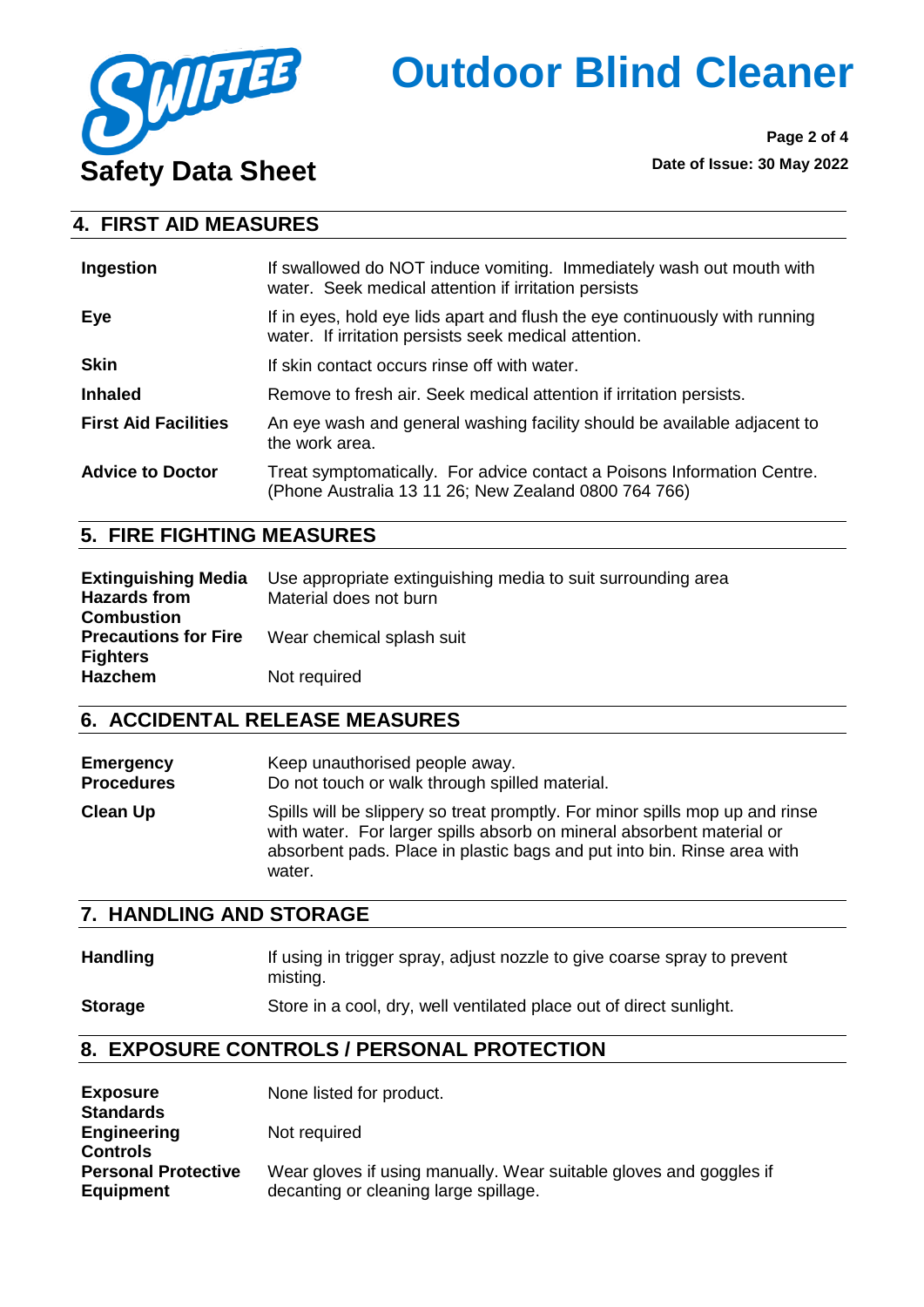

**Page 3 of 4**

### **9. PHYSICAL AND CHEMICAL PROPERTIES**

**pH** 9.3 **Flash Point** Not flammable **Melting Point** Not available<br> **Boiling Point** Not available **Boiling Point Specific Gravity** 1.002

**Appearance** Clear yellow liquid with lemon fragrance **Solubility in Water** Soluble in all proportions

### **10. STABILITY AND REACTIVITY**

| <b>Stability</b><br><b>Hazardous</b><br><b>Polymerisation</b> | Stable under normal conditions<br>Will not occur                                           |
|---------------------------------------------------------------|--------------------------------------------------------------------------------------------|
| <b>Conditions to</b><br>Avoid                                 | No special conditions                                                                      |
| Incompatible<br><b>Materials</b>                              | Do not mix with soaps, detergents or other chemicals as the product may<br>be deactivated. |

### **11. TOXICOLOGICAL INFORMATION**

| Ingestion                 | Harmful if swallowed. Ingestion may cause nausea, abdominal irritation,<br>pain, mouth and throat irritation and vomiting.            |
|---------------------------|---------------------------------------------------------------------------------------------------------------------------------------|
| Eye                       | The product is irritating to eyes causing smarting, pain and redness. Not<br>likely to cause long term damage if rinsed out promptly. |
| <b>Skin</b>               | May cause dryness and redness if used for long periods or if the skin is<br>sensitive.                                                |
| <b>Inhalation</b>         | May cause irritation to mucous membranes if sprayed.                                                                                  |
| <b>Chronic Effects</b>    | The product may remove oils from the skin on prolonged or repeated<br>contact.                                                        |
| <b>Toxicological Data</b> | None available for product.                                                                                                           |
|                           | For quaternary ammonium compound                                                                                                      |
|                           | Oral LD $50:426mg/kg(rat)$                                                                                                            |
|                           | (European Chemicals Agency ECHA)                                                                                                      |

### **12. ECOLOGICAL INFORMATION**

**Ecotoxicity** Surfactants are readily biodegradable. Avoid contaminating waterways.